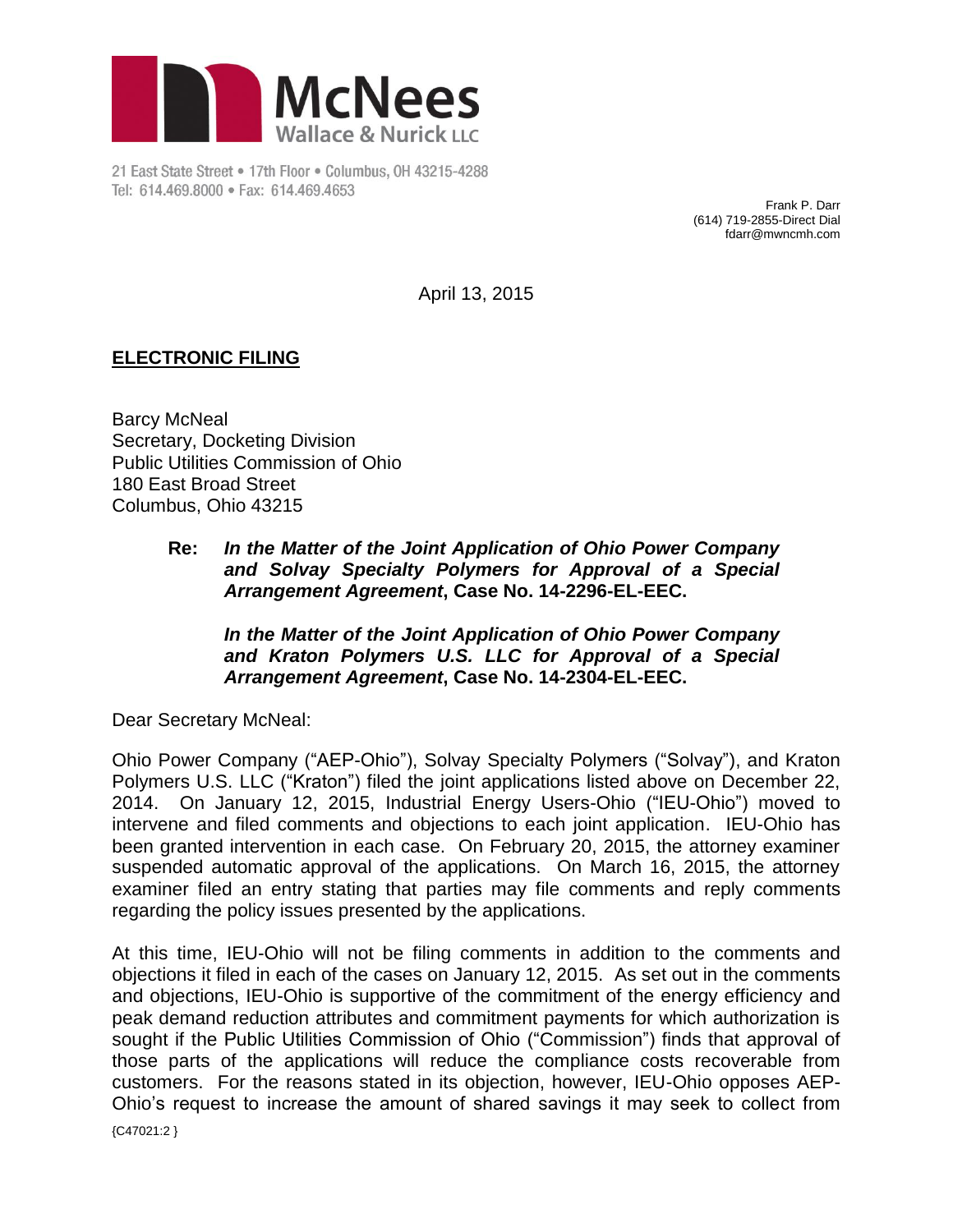customers because authorization is unlawful and unreasonable. If the Commission nonetheless authorizes AEP-Ohio to increase the amount it may bill and collect for shared savings, IEU-Ohio requests that the Commission find that it has, pursuant to AEP-Ohio's request, amended AEP-Ohio's portfolio mandate compliance plan and that eligible customers may immediately elect to opt-out of the benefits and costs of such plan in accordance with Amended Substitute Senate Bill 310 ("SB 310") (rather than do so effective January 1, 2017). IEU-Ohio notes that making this election available immediately would facilitate the ability of streamlined opt-out customers to compete in the global economy and, in some cases, reduce the all-in delivered price and delta revenue associated with reasonable arrangements.

Additionally, IEU-Ohio is aware that AEP-Ohio, Kraton, and Solvay are recommending that Kraton and Solvay be permitted to elect to opt-out of the benefits and costs of the portfolio mandate compliance plan as provided by SB 310. IEU-Ohio is supportive of that recommendation since preserving the benefits of SB 310 will facilitate Kraton's and Solvay's ability to compete in the global economy and reduce the compliance baseline that would otherwise apply to AEP-Ohio.

Although IEU-Ohio is not filing additional comments at this time, it reserves the right to file reply comments on April 27, 2015, as provided by the Attorney Examiner's entry.

Sincerely,

/s/ Frank P. Darr Frank P. Darr

**Attorney for Industrial Energy Users-Ohio**

FPD:klb

cc: Parties of Record